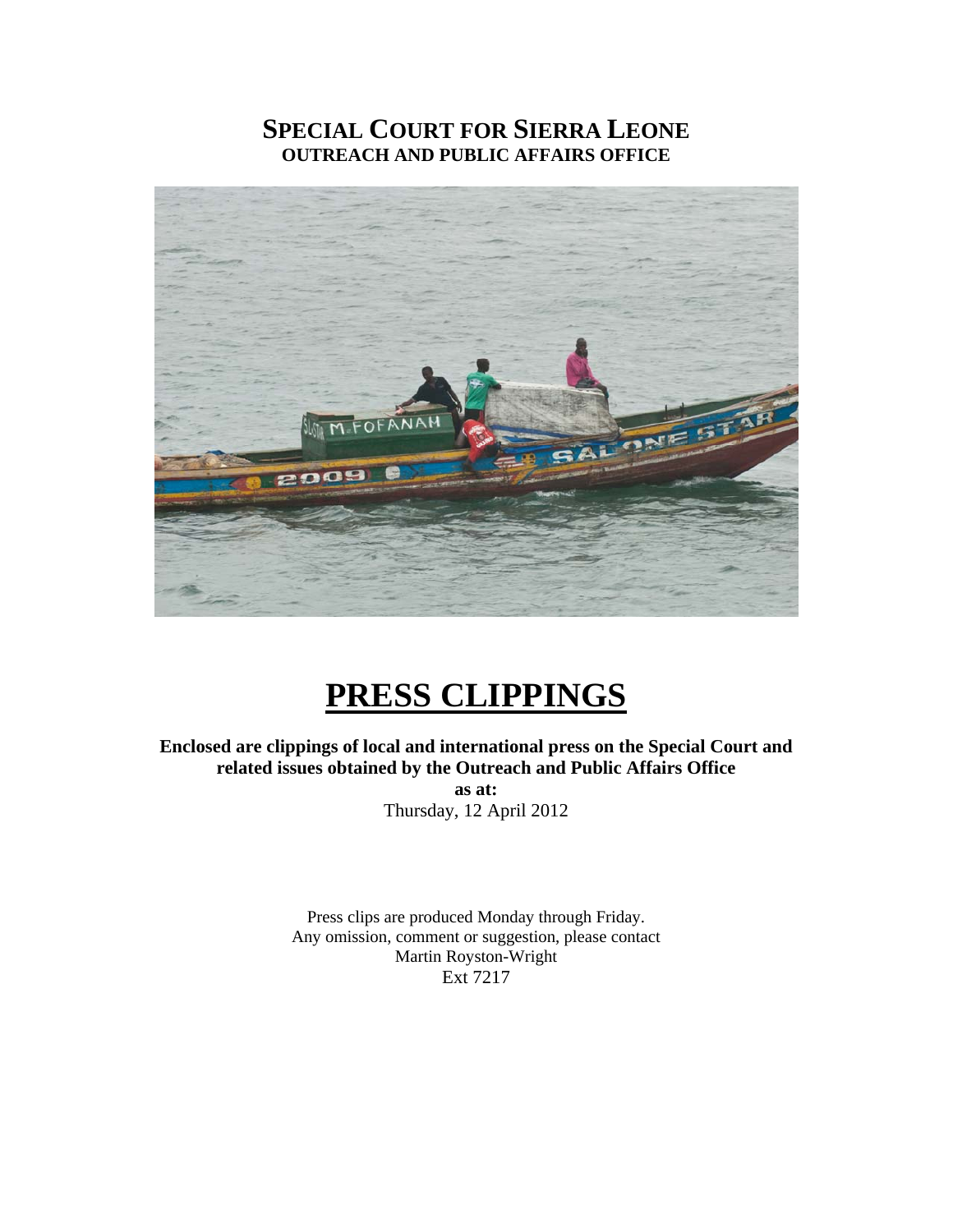# **International News**

| Sampson Jalloh Fights to Stay in Canada After Refugee Board/ The National Post     | Page 3    |
|------------------------------------------------------------------------------------|-----------|
| Canada Refuses Sanctuary to a Soldier in Charles Taylor's Army / The National Post | Pages 4-6 |
| Rwanda: Gacaca Courts Achieved Their Objectives / The New Times                    | Page 7    |
| Colombia Commemorates its First National Victims' Day / ICTJ                       | Pages 8-9 |
| Congo: Support for Ex-Warlord's Arrest / Associated Press                          | Page 10   |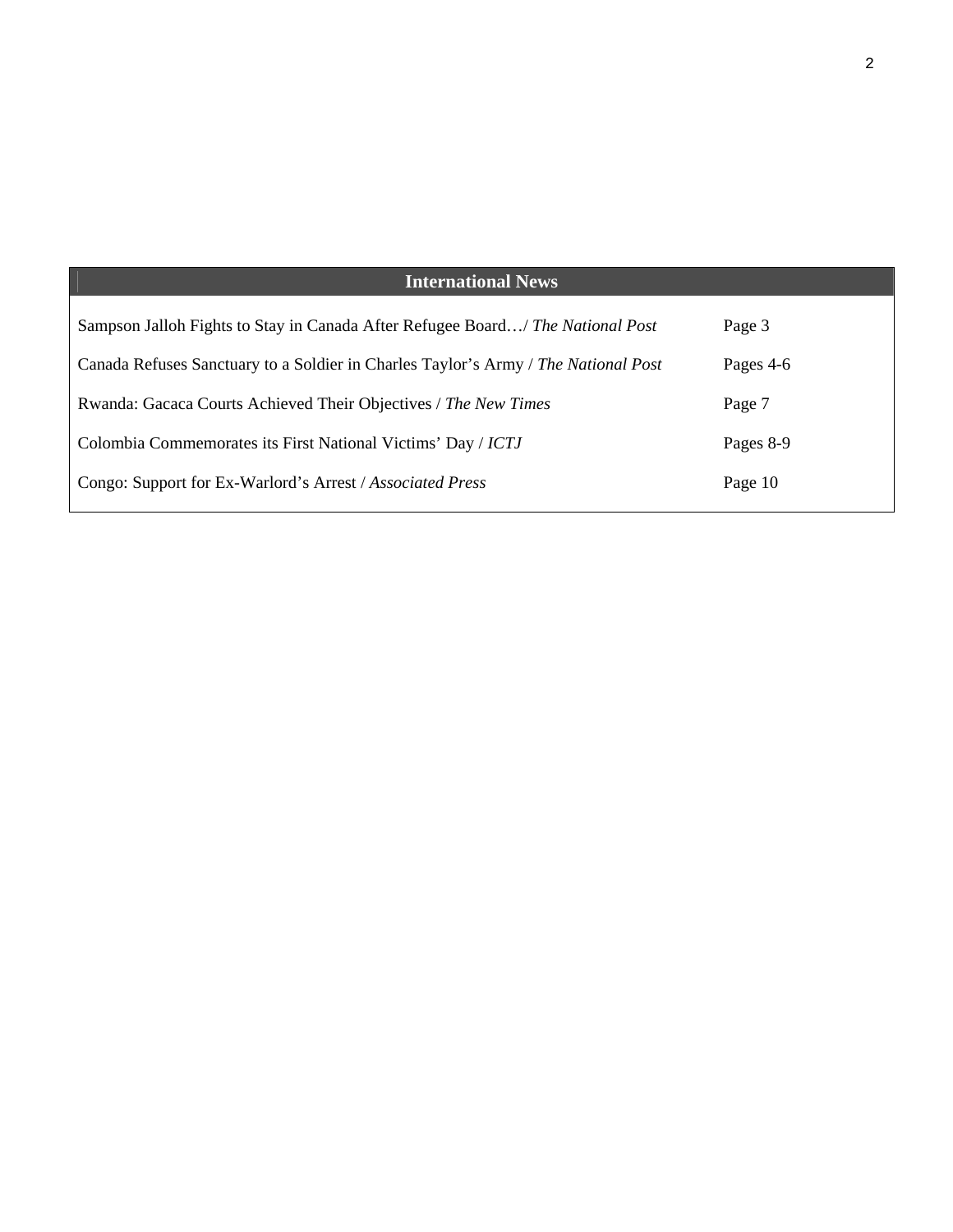# **Sampson Jalloh fights to stay in Canada after refugee board ties him to bloody atrocities**

#### By Steve Mertl

Former Liberian President Charles Taylor.A federal court judge has rejected the appeal of Liberian refugee claimant Sampson Jalloh, who's facing deportation after the Immigration and Refugee Board refused to believe he was an unwilling soldier in Charles Taylor's brutal rebel army in the 1990s.

The National Post reports Sampson, a 41-year-old Toronto resident, fears persecution if he's forced back to the West African country he fled in 1996.

But the refugee board, now backed by the court, doubted Jalloh's claim that he was forced to lure fellow members of his minority Mandingo ethnic group to their deaths at the hands of Taylor's rebels during Liberia's first civil war.

Jalloh said he was conscripted into the rebel force at age 22 after they tortured and murdered his father. During his



four years with Taylor's rebels, Jalloh said he witnessed gruesome atrocities by child soldiers but was never armed and did not take part himself.

After a peace agreement ended the war, Jalloh said he fled to neighbouring Guinea, then to the Netherlands where he made an initial refugee claim before coming to Canada in 2006.

The board heard Jalloh told Dutch officials a different story than the one he told once he filed his refugee claim in Canada. He claimed he followed the advice of a people smuggler in lying to the Dutch, who nonetheless rejected his claim.

Once in Canada, Jalloh became involved in a scam where he and a partner tried to convince a Toronto businessman they'd smuggled \$3 million out of Africa disguised as cardboard and needed money to convert it back to currency. He pleaded guilty to fraud and conspiracy but the conviction did not figure in his refugee board hearing, the Post said.

The board concluded Jalloh's participation in rebel atrocities and his failure to leave the group until after the war ended made him inadmissible to Canada.

Though he quibbled with the way the board reached its decision, Federal Court Justice James O'Reilly upheld it.

"The board's conclusion was intelligible, justified and transparent; it came within the range of defensible outcomes based on the facts and the law," O'Reilly said in his ruling.

Jalloh has other avenues of appeal against the board decision. His lawyer, Paul Vandervennen, said he's seeking a pre-removal assessment to determine if he faces undue danger if he's deported back to his native country.

Liberia, which has endured two bloody wars in the last two decades, is in a state of fragile peace monitored by a United Nations security force, according to the U.S. Central Intelligence Agency's World Factbook.

Taylor is on trial at the the Special Court for Sierra Leone in The Hague for war crimes committed in that country while he was Liberia's president in the late 1990s. A verdict is scheduled to be handed down April 26.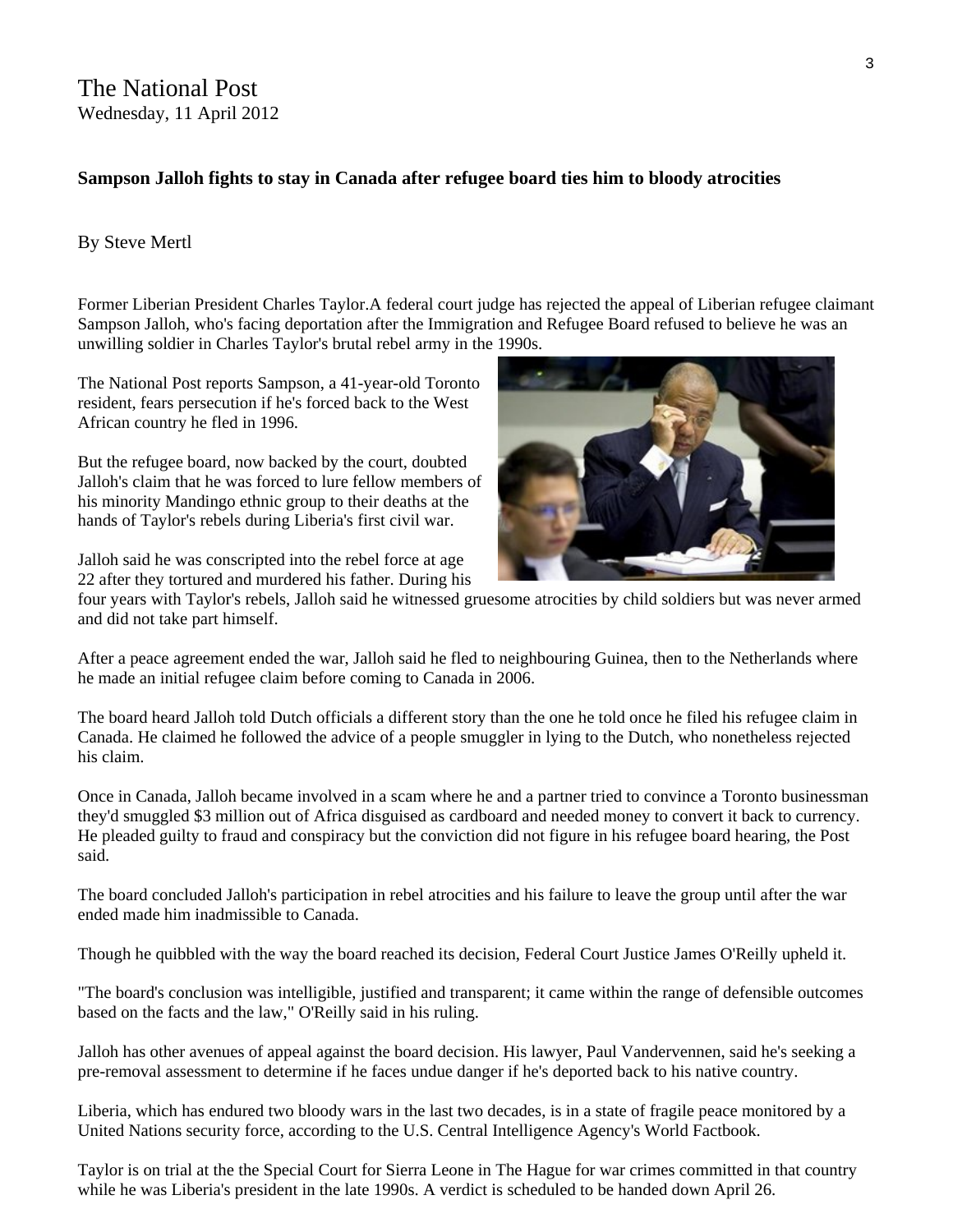# The National Post Tuesday, 10 April 2012

#### **Canada refuses sanctuary to a soldier in Charles Taylor's army**

By Adrian Humphreys



Georges Gobet / AFP / Getty Images files

*Claimant Sampson Jalloh said he was forced to aid the National Patriotic Front of Liberia, led by Charles Taylor, centre.* 

Sampson Jalloh was a young man when conscripted by the rebel army in Liberia that had tortured and murdered his father. A member of the Mandingo ethnic minority, his job was to go into villages and lure fellow Mandingoes out of their homes, where they would be brutalized and killed by rebel fighters.

After four years of such barbarism he fled, eventually arriving in Canada, where he claimed refugee status.

His appeal for sanctuary here has been turned down, however, with the government not believing he was forced into his gruesome duties, instead declaring him guilty of crimes against humanity and being a member of an organization engaged in terrorism and subversion. He has been ordered deported, but his removal still faces potential legal challenges.

The case highlights the stark, potentially life-or-death questions that must be answered by the Immigration and Refugee Board and the Federal Court of Canada. Mr. Jalloh, now 41 and living in Toronto, and his lawyer argued that he was a victim of the atrocities, not complicit in them.

In 1992, at the age of 22, he was conscripted by the rebels who had executed his father during the long, bloody civil war in the West African country, Mr. Jalloh told the IRB.

He was tortured and beaten and forced to participate in the activities of the National Patriotic Front of Liberia, a rebel group led by Charles Taylor, under threats of death, he said.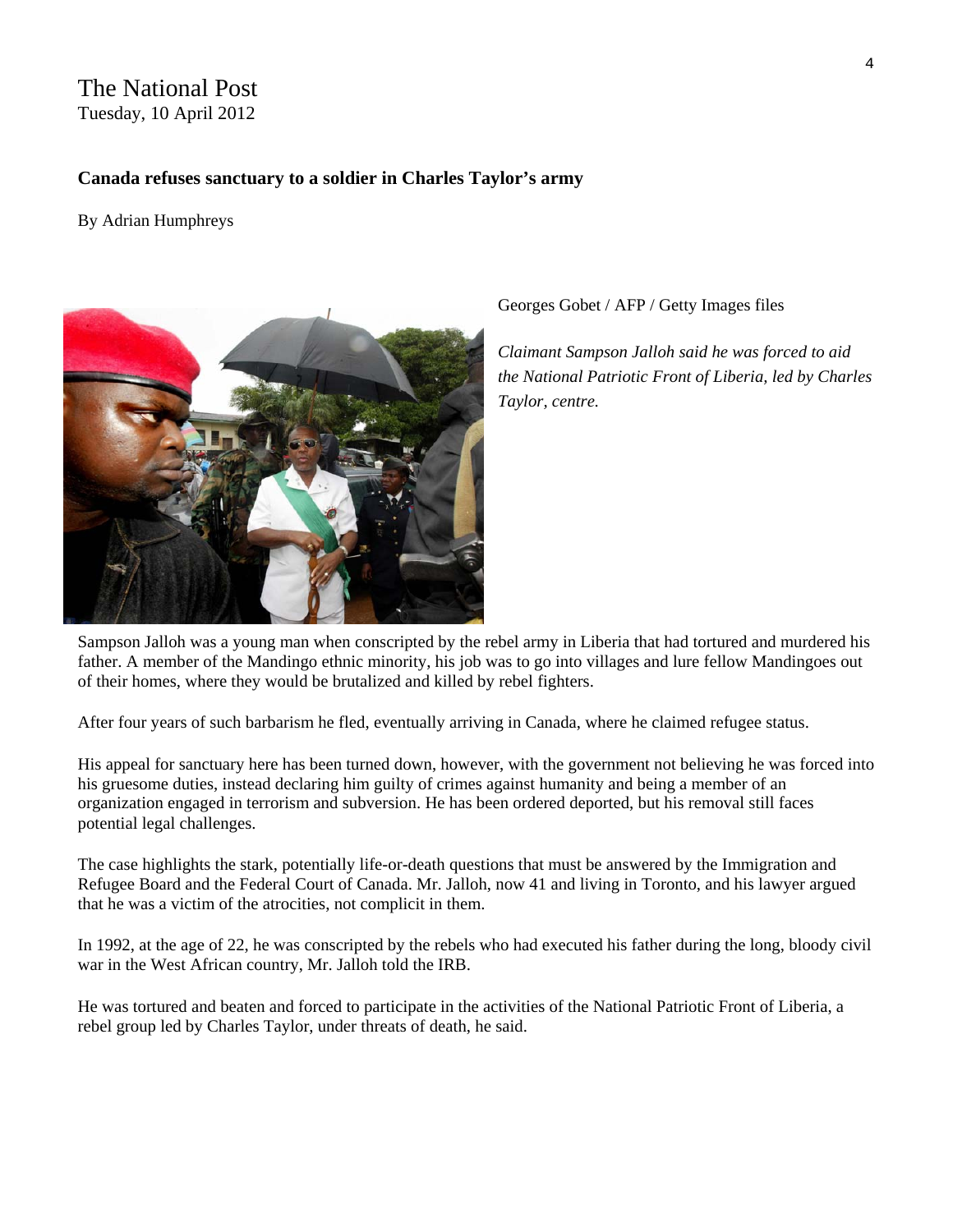#### **'The board … did not believe Mr. Jalloh's assertion that he was continuously held captive and had no chance to escape'**

He told Canadian officials he was a captive, not a willing member. Although he had some freedom of movement he could not run away without fear of being shot or caught and executed. All of the rebels carried guns, he said, but he was not given one.

Known as the First Liberian Civil War, nasty battles waged from 1989 to 1996, becoming one of Africa's bloodiest wars, with more than 200,000 killed and another million displaced into refugee camps.

Mr. Jalloh said some of the rebel raids he participated in were undertaken by the Small Boys Unit, a band of child soldiers as young as eight who were forcibly recruited and trained into vicious troops. Most were much younger than him, he said.



#### PASCAL GUYOT/AFP/Getty Images

*Charles Taylor, centre, with one of his injured fighters in the outskirts of Monrovia in 1990.* 

(The existence of the SBU in Liberia — before it was deployed in Sierra Leone, which brought the use of child soldiers to international notoriety — was debated at Mr. Taylor's war crimes trial at the Special Court for Sierra Leone. A verdict in Mr. Taylor's trial in The Hague is expected this month.)

Mr. Jalloh told Canada's immigration officials he witnessed people being tortured and killed and at times he had to transport corpses. Despite his role in luring ethnic Mandingos to their deaths, he never participated directly in any of the violence, he said.

After a peace deal in Liberia in 1996 he fled to neighbouring Guinea. In 2006, he arrived in Canada and claimed refugee status.

Not helping his credibility, the IRB heard of a previous refugee claim he made in the Netherlands. Mr. Jalloh was asked why his story in Canada was so different. He said he was coached by a smuggler what to tell Dutch officials and followed the advice. After that claim was rejected, he fled to Canada to avoid being deported to Liberia.

He said that after speaking with legal counsel here, he put forth a claim based on a true account.

Although not mentioned in the case, Mr. Jalloh was also arrested north of Toronto in 2009 for trying to convince a businessman that he and a partner had smuggled \$3-million out of Africa, but had to disguise the money as cardboard to get it into Canada. They needed a large payment to fund the money's conversion back into legal tender, they claimed.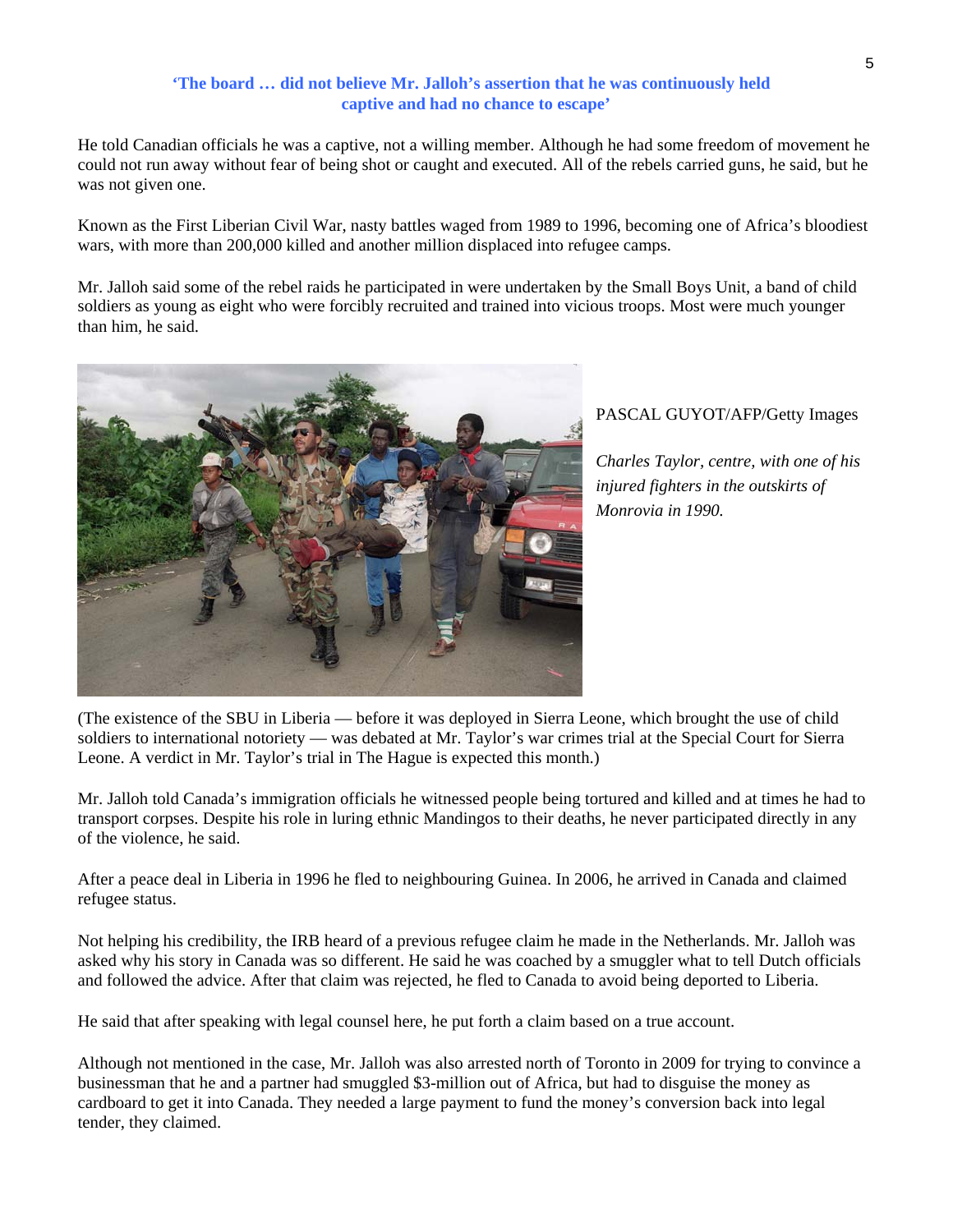#### **'He's afraid of returning to Liberia'**

The IRB concluded that Mr. Jalloh's participation in the Liberian raids made him directly responsible for the harm caused to the victims. He was declared inadmissible to Canada, a decision he appealed to the Federal Court. This month, Justice James W. O'Reilly upheld the IRB's decision.

"Given his lengthy and extensive involvement in the raids, their violent nature, his lack of effort to distance himself from the group, and his failure to take steps to protect the victims of the NPFL, the board found Mr. Jalloh fell within the broad definition of a member," Justice O'Reilly summarized in his decision.

"The board … did not believe Mr. Jalloh's assertion that he was continuously held captive and had no chance to escape."

Justice O'Reilly took issue with the way the IRB came to its conclusions, but ultimately ruled it made no difference to the end result.

"The board's conclusion was intelligible, justified and transparent; it came within the range of defensible outcomes based on the facts and the law," he ruled.

Through his Toronto lawyer, Paul Vandervennen, Mr. Jalloh declined to comment on his plight.

"He's afraid of returning to Liberia," Mr. Vandervennen said, confirming his client was seeking a Pre-Removal Risk Assessment, a process that must determine if a person being deported from Canada faces undue danger if returned.

*National Post*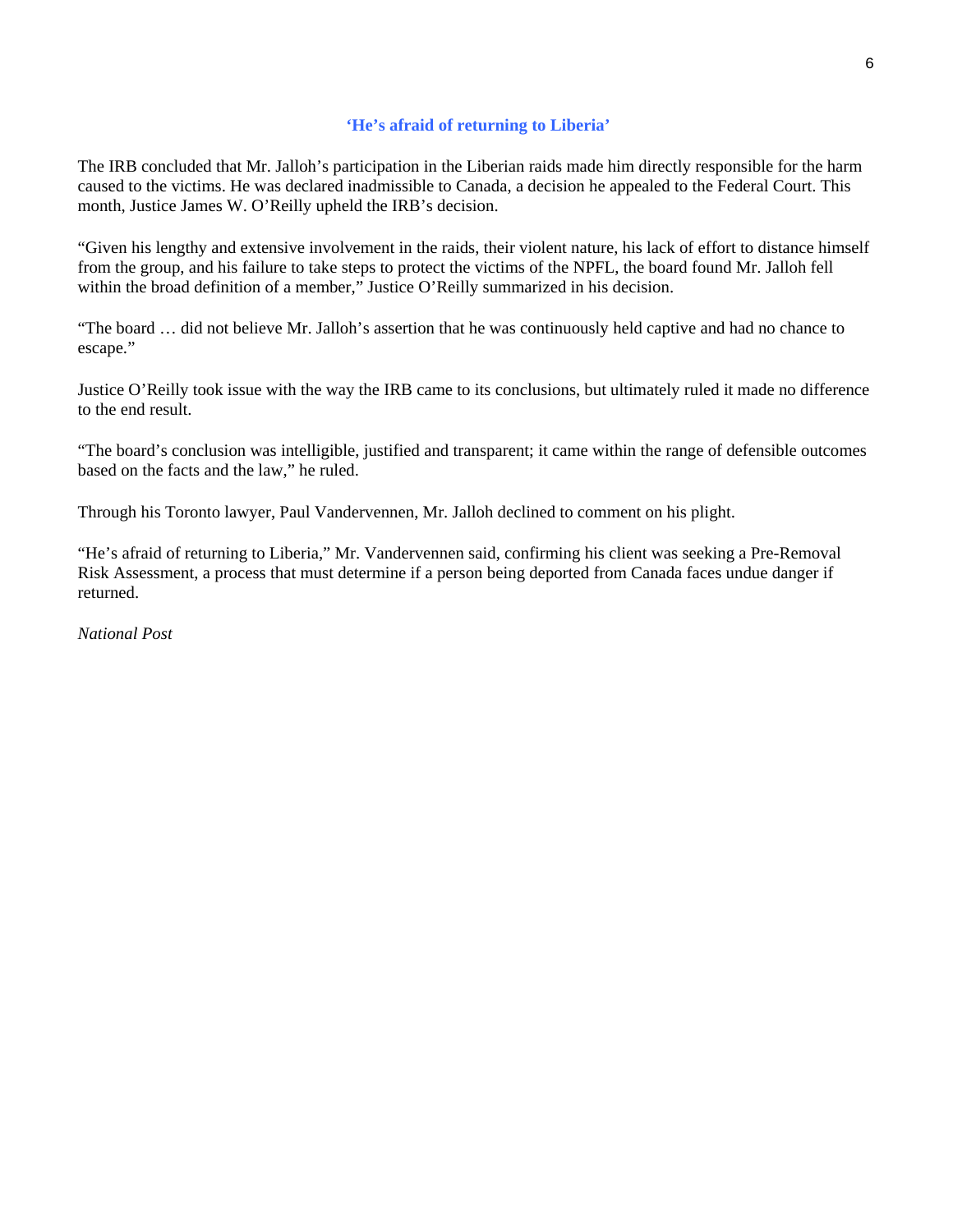# The New Times (Rwanda) Tuesday, 10 April 2012

#### **Rwanda: Gacaca Courts Achieved Their Objectives**

Gacaca courts will be officially closed in June this year - 10 years after they were re-introduced to help dispense justice for crimes that were committed during the 1994 Genocide against the Tutsi.

The semi-traditional courts have tried close to two million cases within the last decade, using a budget of Rwf30 billion. This is equivalent to less than 3 per cent of funds used by the International Criminal Tribunal for Rwanda (ICTR), which has handled less than 100 cases.

The difference between what Rwanda has accomplished through Gacaca courts vis-à-vis ICTR's achievements is mindboggling, to say the least.

What Gacaca has delivered to Rwanda is simply a vindication of the country's choice to resort to homegrown solutions.

When Gacaca started in 2002, it had three main objectives; to deliver justice, ascertain the truth behind the killings, and promote unity and reconciliation of Rwandans. Today, Rwandans can look back with pride and a good deal of satisfaction on each of the objectives.

By adopting a community-based, home-grown system to help address the challenge, the government was able to instil the all-important spirit ownership, among Rwandans, in finding solutions to the unprecedented problems the country found itself with following of the Genocide.

Nonetheless, it goes without question that Gacaca had its downside. For instance, there are still unresolved issues, especially with regard to the enforcement of court rulings and compensation.

It is important that all the stakeholders combine resources to ensure that the remaining issues are ironed out.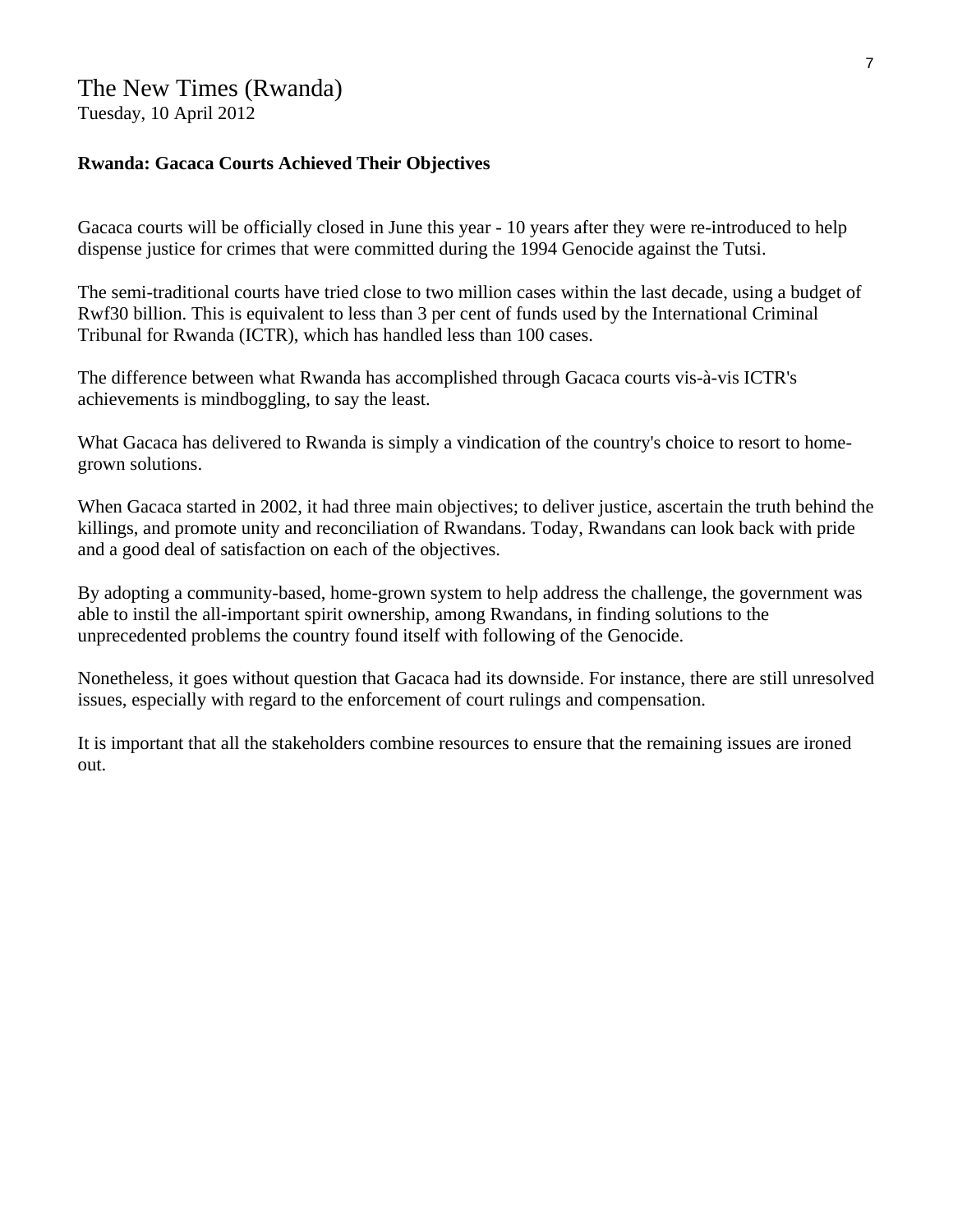# ICTJ Wednesday, 11 April 2012

### **Colombia Commemorates its First National Victims' Day**

Colombia marked the country's first National Day of Memory and Solidarity with the Victims April 9. For the millions who have suffered human rights violations in Colombia's entrenched armed conflict, this was a day for their voices to be heard and their suffering to be acknowledged by the state; a nationwide call for accountability and reconciliation in a highly divided society.



The National Victims' Day is part of a broader agenda set forth by the Victims' Law passed last year to formally recognize and compensate victims of human rights abuse. For each person observing it, this day meant something unique, informed by the myriad of ways the conflict has affected daily life.

"Personally, I've been commemorating this day for 27 years, every Good Friday, because of everything my oldest son Luis Fernando suffered after he was detained and subjected to torture and all kinds of cruel treatment," says Fabiola Lalinde who has been fighting for justice for over two decades. "Luis Fernando was executed on October 4, 1984 by a military patrol and deprived of his identity, converted into 'Jacinto N.N.'."\*

For many, this day was a call for solidarity, an "appeal to the conscience of the common people, an appeal for civil society to commit to the millions of people who have suffered violence in Colombia," according to the Group for Historical Memory of El Cesar.

For others, such as Claudia Girón of the Manuel Cepeda Foundation, it was less about solidarity than recognizing the responsibility the state has to acknowledge and redress these crimes.

"It is time we realized the problem isn't just a question of victims and perpetrators while the state generously helps some victims and not others," she says. "This is a day to acknowledge that they are the victims of the government's denial of opposition, victims of thinking differently."

To realize this, society as a whole must reject the practices committed by illegal groups and by state agents "such as the false positives, kidnapping, forced disappearances, torture, murder, the displacement of thousands of families from their lands, the persecution of those belonging to the opposition," says Héctor Beltrán, father of one of the disappeared in the 1985 Palace of Justice siege, which left more than 100 people dead or missing.

It was a call for memorialization as well. "This is a day to recognize all the victims," said Olga Lucía Gómez, director of País Libre (Free Country), an organization that works with cases of kidnapping. "In Colombia we still haven't resolved different memories and acknowledged the different atrocities of the war. This would give more meaning to what we've lived through."

National Victims' Day was also a chance to critically examine the way the country has addressed harms caused to the victims and to society.

"Complicity and silence have eroded the fabric of society, deepened the historic distrust between different sectors of society and weakened consensus," says María Camila Moreno, director of ICTJ's Colombia Program. "Colombian democracy has been attacked by private interests, both legal and illegal ones, and in various regions the state has been co-opted to favor them. Only by unveiling and facing that reality can we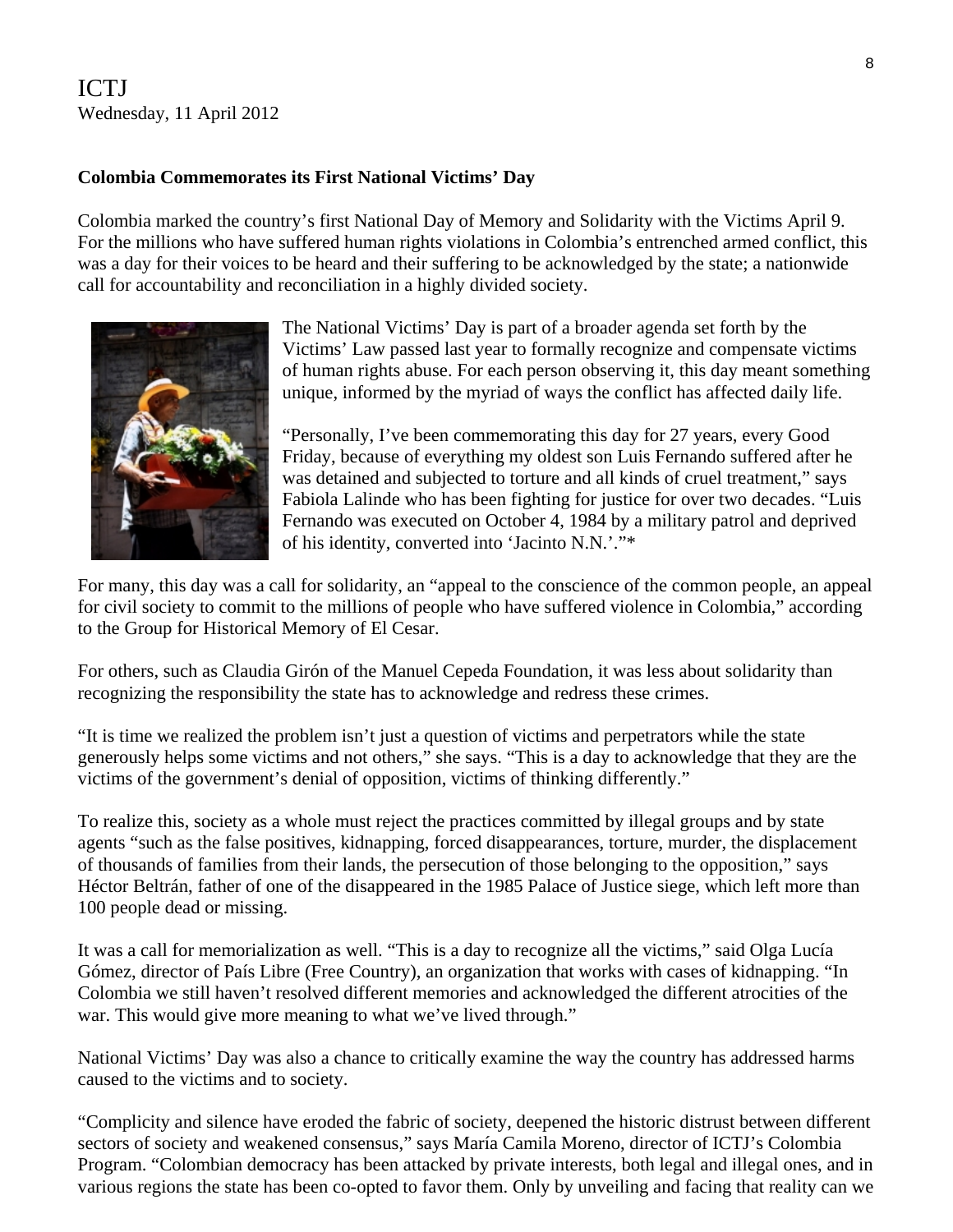get ourselves on track to rebuild trust between citizens and the state and among citizens themselves. This should be the strategic objective of the efforts being undertaken by the government within the framework of transitional justice."

The efforts to rebuild this trust and achieve justice, through actions by both the state and by academic and social organizations, are the basis for realizing the purpose of this national day and for fulfilling the hope of victims like Héctor Beltrán: "That the youth of today find out what really happened, draw their own conclusions, and make decisions that will benefit our country in the long run, to ensure such horrible things don't happen again and my grandchildren and great-grandchildren don't live in constant fear."

--------------------------------------------------------------------------------

\*Ms. Lalinde's story is tragically not uncommon. Under a practice known as "false positives," many young men have been executed and then disguised as guerrilla fighters killed in combat, buried in anonymous graves, reported under false names.

Leonel de Jesus carries the urn with the remains of his daughter, February 2011. Relatives of 29 victims received the remains of their loved ones, found in common graves thanks to information given by demobilized combatants of both the leftist guerrillas and right-wing paramilitary groups. RAUL ARBOLEDA/AFP/Getty Images